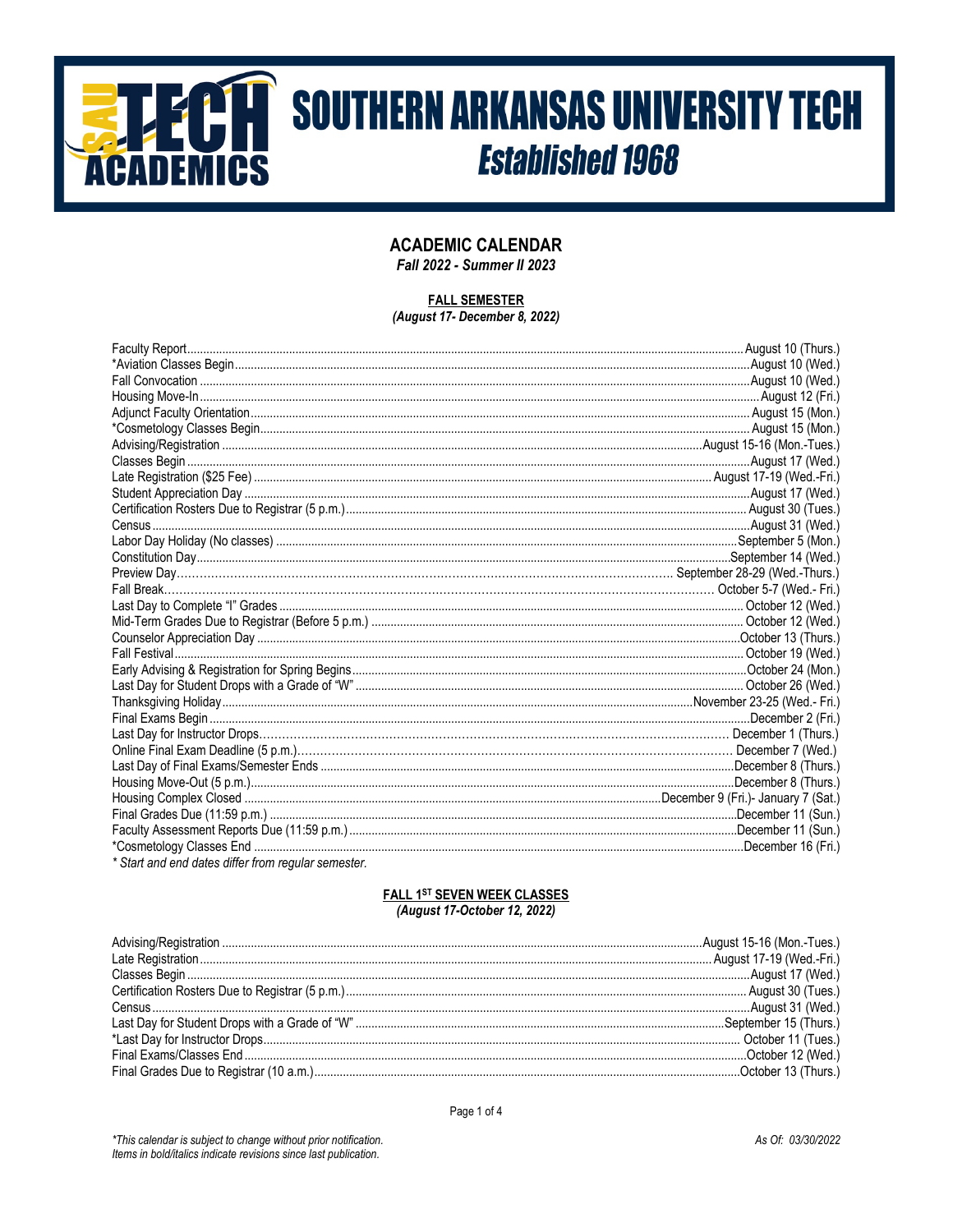

## **ACADEMIC CALENDAR**

Fall 2022 - Summer II 2023

### FALL 2ND SEVEN WEEK CLASSES (October 18-December 8, 2022)

## **FALL INTERCESSION**

### (December 14, 2022-January 6, 2023)

### **SPRING SEMESTER** (January 11-May 4, 2023)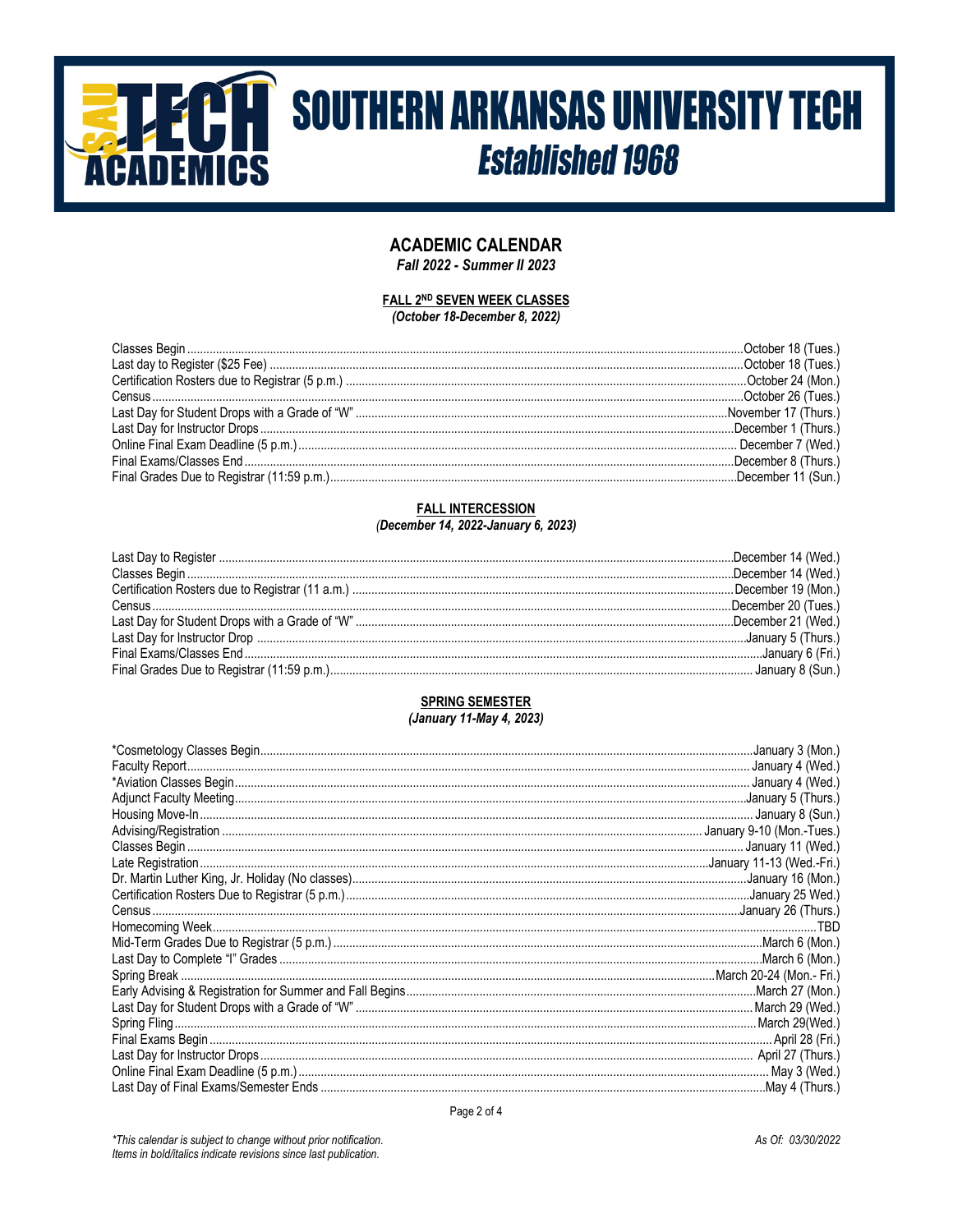# **SOUTHERN ARKANSAS UNIVERSITY TECH Established 1968**

### **ACADEMIC CALENDAR** Fall 2022 - Summer II 2023

\* Start and end dates differ from regular semester.

## **SPRING 1st SEVEN WEEK CLASSES**

(January 11-March 3, 2023)

### **SPRING 2ND SEVEN WEEK CLASSES** (March 8-May 4, 2023)

## **SUMMER I TERM**

## (May 31-June 29, 2023)